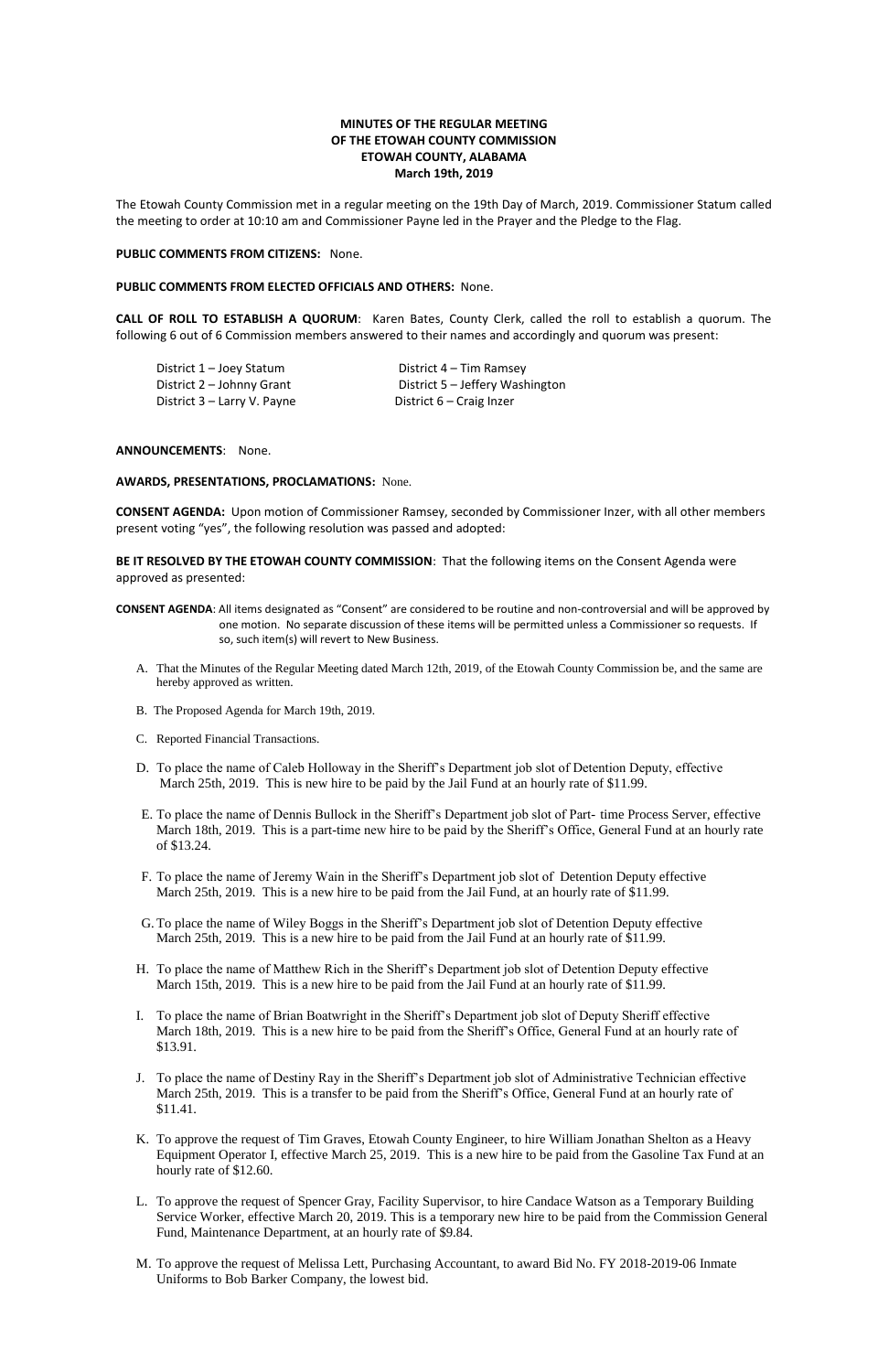- N. To approve the request of Melissa Lett, Purchasing Accountant, to award Bid No. FY 2018-2019-05 Unfinished Traffic Signs & Posts to be awarded to Vulcan Signs, Inc.(for the signs) and G & C Supply Company, Inc. (for the posts).
- O. To approve the request of Melissa Lett, Purchasing Accountant, to award Bid No. FY 2018-2019-04 Printing Letterhead, Envelopes, Forms to Patterson Printing, the only complete bid.
- P. To approve the request of Melissa Lett, Purchasing Accountant, to extend Bid No. FY 2017-2018-11 Food Services Supplies – Jail for an additional year with the current vendor, Etowah Chemical Sales & Services, as provided for in the original bid.
- Q. To approve the Jail Contract with the City of Gadsden and to authorize the CAO to execute the document. A copy of the Contract has been filed in Attachment Book 10, Page 37.
- R. To authorize an agreement with Lana Bellew concerning grants for Etowah County pending the County Attorney's review of the agreement and to authorize the CAO to execute the document.
- S. To approve the request from Lee Taylor, Sheriff's Office Chief of Administrations, to declare the following vehicles as surplus:

2010 Ford F-150 Truck Red VIN# 1FTMF1V8AKE81826 2007 Ford Crown Vic White - VIN# 2FAHP71WX154615 #213 2007 Ford Crown Vic White – VIN# 2FAFP71V58X108562 #218 2011 Ford Crown Vic White – VIN# 2FABP7BU4X157157 #244 2009 Ford Crown Vic White – VIN# 2FABP7BV9AX118689 #237 2002 Ford Crown Vic White – VIN# 1FMZU73E42UB92980 #177 2000 Ford Crown Vic White – VIN# 2FAFP73W2YX169003 #263

## **PASSED AND ADOPTED THIS 19th DAY OF MARCH, 2019.**

#### **OLD BUSINESS:** None.

### **NEW BUSINESS:**

Upon motion of Commissioner Grant, seconded by Commissioner Ramsey, with all other members voting "yes", the following resolution was adopted:

### **BE IT RESOLVED BY THE ETOWAH COUNTY COMMISSION**: That the following item was approved:

To have the Final Reading and Approval to reappoint J. Courtney Cole to the Highland Water Authority. This will be for a six year term ending the last day of February 2025.

### **PASSED AND ADOPTED THIS 19th DAY OF MARCH, 2019.**

Upon motion of Commissioner Inzer, seconded by Commissioner Ramsey, with all other members voting "yes", the following resolution was adopted:

#### **BE IT RESOLVED BY THE ETOWAH COUNTY COMMISSION**: That the following item was approved:

To have the Final Reading and Approval to reappoint Mike Carter to the Whorton Bend Water Authority. This will be for a six year term ending the last day of February 2025.

### **PASSED AND ADOPTED THIS 19th DAY OF MARCH, 2019.**

Upon motion of Commissioner Statum seconded by Commissioner Washington with all other members voting "yes", the following resolution was adopted:

#### **BE IT RESOLVED BY THE ETOWAH COUNTY COMMISSION**: That the following item was approved:

To have the First Reading to reappoint Frank Tillison to the Tillison Bend Water Authority. This will be for a six year term ending the last day of February 2025.

# **PASSED AND ADOPTED THIS 19th DAY OF MARCH, 2019.**

Upon motion of Commissioner Payne seconded by Commissioner Ramsey with all other members voting "yes", the following resolution was adopted:

### **BE IT RESOLVED BY THE ETOWAH COUNTY COMMISSION**: That the following item was approved:

To have the First Reading to reappoint Susan Bailey to the Big Wills Water Authority Board. This will be for a six year term ending the last day of February 2025.

## **PASSED AND ADOPTED THIS 19th DAY OF MARCH, 2019.**

Upon motion of Commissioner Inzer, seconded by Commissioner Grant with all other members voting "yes", the following resolution was adopted: